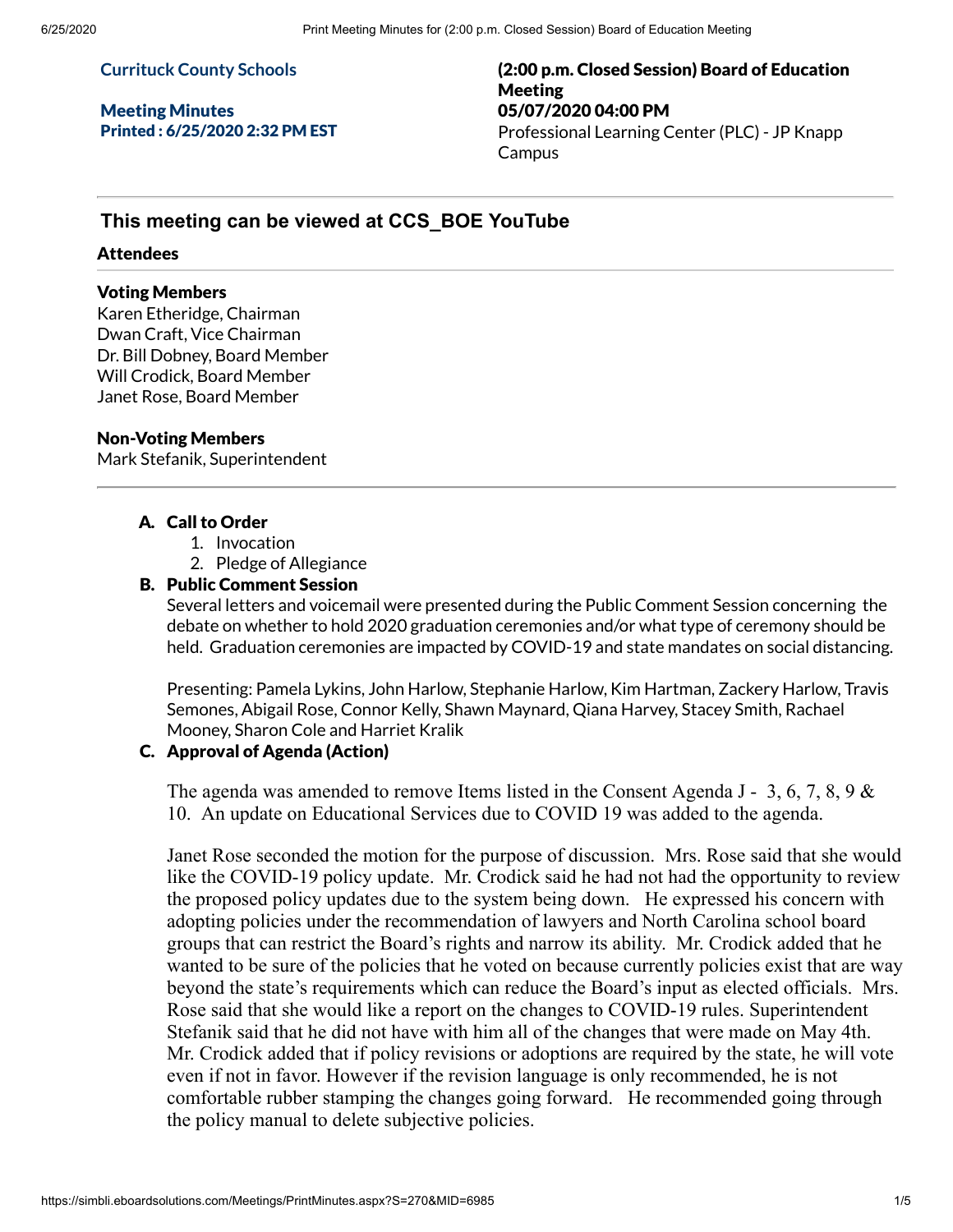6/25/2020 Print Meeting Minutes for (2:00 p.m. Closed Session) Board of Education Meeting

Mrs. Rose asked that instead of the COVID-19 policies, an update on educational services due to COVID-19 be added to the agenda. Superintendent Stefanik said that Assistant Superintendents, Dr. Lutz and Mrs. Dowdy would provide an update later in the meeting.

Mr. Crodick requested that additional language be added to previous meeting minutes in order to add to the reflection of the record.

Mrs. Rose said in a previous meeting she asked for the email regarding the mobile unit funding. Superintendent Stefanik replied that the email was available.

Dr. Dobney said he would vote against removal of the Renewal of Administrator Contracts.

Motion made by: Will Crodick Motion seconded by: Janet Rose Voting: Karen Etheridge - Yes Dwan Craft - Yes Dr. Bill Dobney - No Will Crodick - Yes Janet Rose - Yes

## D. 20-21 FY Draft Budget for Currituck County Schools (Action)

The draft budget and interim budget resolution were combined and voted on as one action.

Larissa York, Finance Officer, provided the Board with the Draft 20-21 FY Budget and Interim Budget Resolution. She explained the in-depth draft budget includes information on where the money comes from and where it will be spent. The budget given to the Commissioners will provided purpose codes as well and PRC codes for better understanding. Mrs. York said she has very little information at the time because the State has warned that allotments may change. Superintendent Stefanik said that based on the projected ADM, the district may need additional 4 or 5 primary teachers due to the State's mandate on class sizes. He shared with the County that the district will not increase the number of positions that are outside of state or federal mandates and funding. The Board discussed details of the budget including the proposed \$400,000 cut to the Capital Outlay Budget. The Board discussed the concerns with making cuts due to the County's projected decreased revenue caused by COVID-19. The County is currently concerned with a 40% reduction. Mr. Crodick questioned the revenue sources and questioned cuts in other areas besides the Capital Outlay Budget. He expressed his concern with the \$1 million funding amount and the school district beng able to maintain repairs and purchase mobile units. Mr. Crodick said it might be best for the district to a better job presenting the concerns to the County. Chairman Etheridge agreed and said the \$400,000 reduction in the Capital budget is a huge hit. The Board discussed absorbing the \$25,000 for the mobile unit lease. Mrs. Rose expressed her concern with the cuts and the loss to the fund balance. Superintendent Stefanik said the budget could be presented to the Commissioners and follow it up with a presentation concerning the district's needs. Mr. Crodick said he was not interested in increasing the Fund Balance but investing back into the district to keep staff in place to reduce class sizes, fixing roofs and decrease bus ride times. Mrs. Rose said with funds in the Fund Balance, the problems could be fixed.

Mrs. York explained the PRC codes and how it provides details on where the money is allocated. Dr. Dobney asked if the funding formula was used to calculate the local current expense funds. Ms. York said yes and explained that the 1.8% CPI for 2019 was used. Superintendent Stefanik inquired about the 2% floor the Commissioners agreed upon. The current amount is \$11,447,202.

The district has not received an update from the State on the status of fines and forfeitures funds. The Board prefers the new budget format, which is easier to read. Mrs. York said she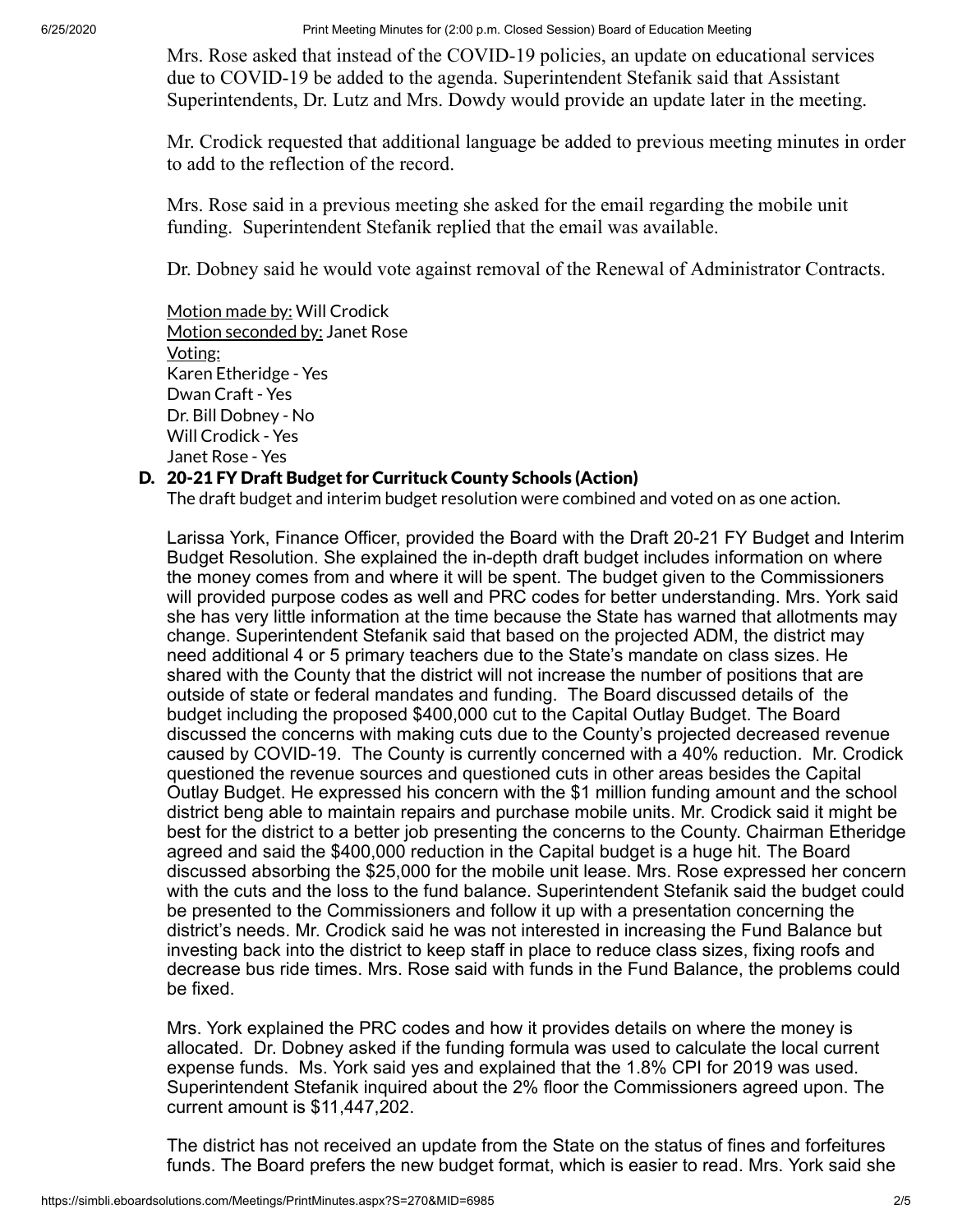must also report the budget in a purpose code format.

Mrs. York and Superintendent Stefanik explained how the Interim Budget Resolution would allow the district to operate until the State budget is approved. The draft budget will be presented to the County as informational, until the district receives more information from the State regarding budget adoption. If no action is taken by the State, the district will be operating under the funding levels of the 2018-2019 school year.

Will Crodick asked the motion be amended to change the budget number to \$1.25 million, add a narrative concerning the 2% increase (\$11,478,196.) and request a meeting with County Commissioners.

Motion made by: Will Crodick Motion seconded by: Dwan Craft Voting: Unanimously Approved

#### E. Interim Budget Resolution FY 20-21 (Action) Motion made by: Will Crodick Motion seconded by: Dwan Craft Voting: Unanimously Approved

## F. Capital Outlay Budget for 20-21 (Action)

The Capital Outlay Budget was approved at 1.4 million dollars and will be submitted to the County Commissioners without the \$400,000 reduction.

Matt Mullins, Director of Building and Grounds, along with Sandy Reynolds, Chief Information Officer, presented the Capital Outlay Budget. The Board discussed the cuts and additional funds needed to repair the track at CCHS.

After much discussion, the Board voted and agreed to submit the original Capital Outlay Budget of \$1.4 million to the County Commissioners, without any reductions.

Mr. Crodick asked if cuts are made, that projects are prioritized. The Board discussed playground costs/funding, the playground at CES and special needs students. Chariman Etheridge said where CES is located, there is wonderful facility. The Board also discussed although it may be less expensive to have the equipment installed by the district's Maintenance Department, it could affect the warranty.

Motion made by: Karen Etheridge Motion seconded by: Janet Rose Voting: Unanimously Approved

### G. Superintendent Search (Action)

A timeline for the Superintendent Search was provided by the district's HR Director, Anne Mackin. Janet Rose asked that the timeline be adjusted in order to have the new Superintendent in place by July 31st. The Board discussed and approved the combining of the process to adjust the timeline.

Motion made by: Janet Rose Motion seconded by: Dwan Craft Voting: Unanimously Approved

H. Prom & Graduation Ceremony for 2020- Discussion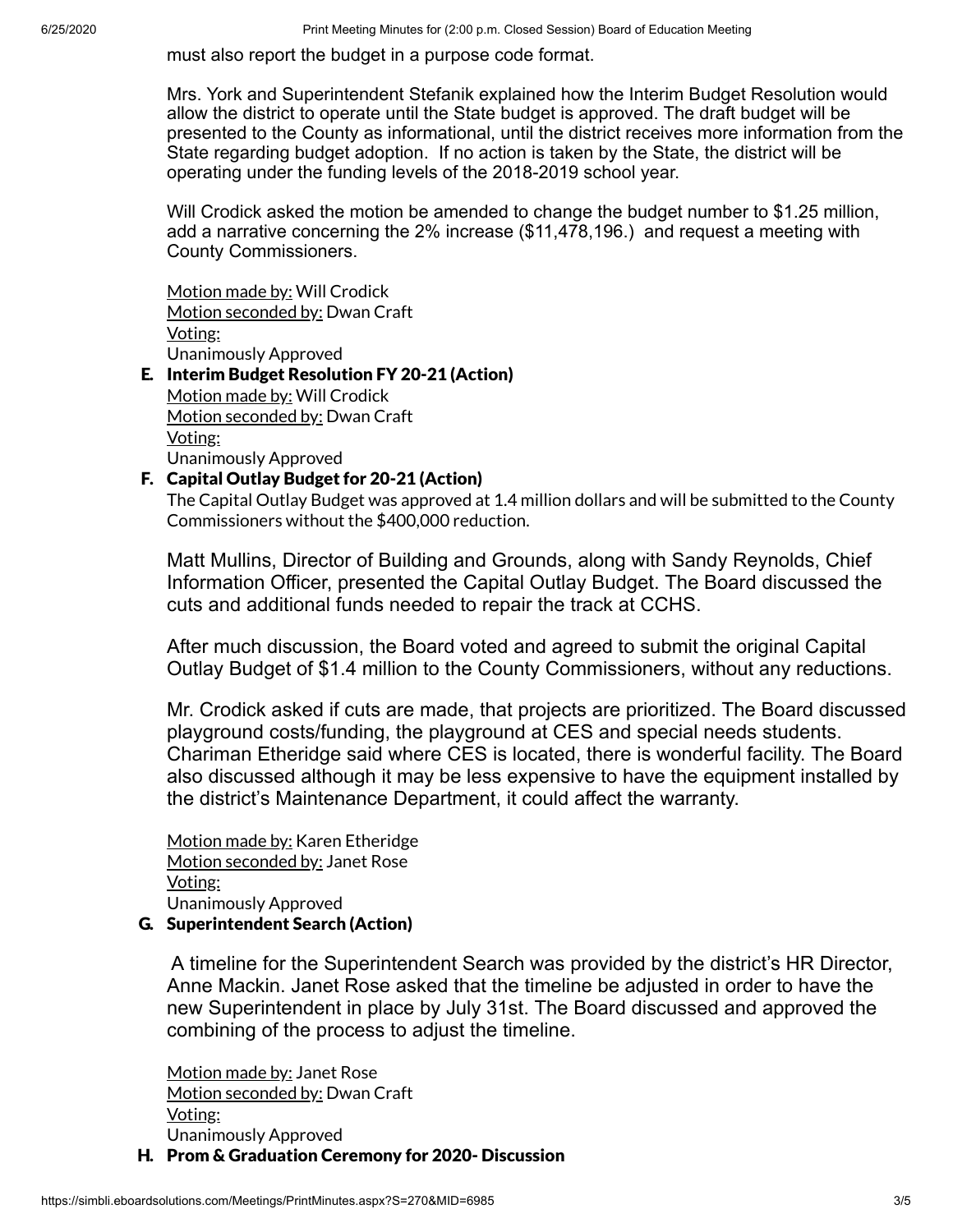6/25/2020 Print Meeting Minutes for (2:00 p.m. Closed Session) Board of Education Meeting

Will Crodick made a motion for the district to hold the CCHS graduation ceremony on June 5th. Renee Dowdy added that the district was working on plans for two ceremonies, JPK on May 22nd and CCHS on June 5th. Principals Denise Fallon and Dr. Brian Matney joined the conversation and discussed the types of graduation ceremonies that could be held while following the COVID-19 restrictions and guidelines. Both principals spoke about the input they received from staff, parents and students. The Board discussed the various opening phases mandated by the State and if the opportunity would be available to provide the seniors with a ceremony as close to normal as possible. The recommendation was made to cancel prom in order to prioritize and plan for graduations and other pressing issues.

Principals will move forward with planning the ceremonies.

## I. Land Search Update

Superintendent Stefanik said the Board is in the process of confirming a contract with a architectural firm. The district's attorney will use a template to start the contract process. Mrs. Rose asked that the presented summary or bullet points regarding the soil sample be added to the April 9, 2020 meeting minutes. Chairman Etheridge commented that the Board was researching two sites and stated that Site A would be donated, storm water design and engineering costs paid by the developer, apartments reserved for teachers, a pool would be available for the swim team and the site is centrally located to relieve SES and MES. She said she was not sure of Site B because of a pit near the property, unsafe highway condition . The Board will be making a decision soon on the purchase of the properties after checking with various professionals in the fields. Superintendent Stefanik clarified that the pool would be part of the housing development site, not just for the district's swim team. Will Crodick spoke about the water tables at Site A 3-10 ft and Site B 3-5ft. He asked for but was not able to get sea level evaluation data on the sites and not eager to partner with HOA for pool use. Janet Rose said she would like the district to have its own pool but with the budget situation that is not likely. Mrs. Rose also has concerns about the dewatering effect of mine near Site B. Will Crodick said that when he asked about adverse effects of the mine to other properties, the company who preformed the soil sample could not give him that information. Dr. Dobney added that the cracking of the terrazzo floor at MMS was repaired and could not determined if it was caused by settling. Dr. Dobney added that one site does not have a traffic light and there are traffic concerns. The Board discussed the easement issue for Site B which may require the purchase of additional land or the use of eminent domain.

## J. Consent Agenda (Action)

All were in favor of the remaining items listed in the Consent Agenda. Items 3, 6, 7, 8, 9 & 10 were removed during the amending of the Agenda - with the record showing Dr. Dobney voting no. Motion made by: Dwan Craft

Motion seconded by: Dr. Bill Dobney

### Voting:

Unanimously Approved

- 1. Personnel Report Dated May 7, 2020
- 2. Teacher Contract Recommendations
- 3. Administrator Contract Renewal
- 4. Surplus Item Used, Dismantled Greenhouse at CCHS
- 5. Budget Amendments Dated April 9, 2020
- 6. COVID- 19 Policy Updates from NCSBA
- 7. Board Meeting Minutes for Closed Session April 9, 2020